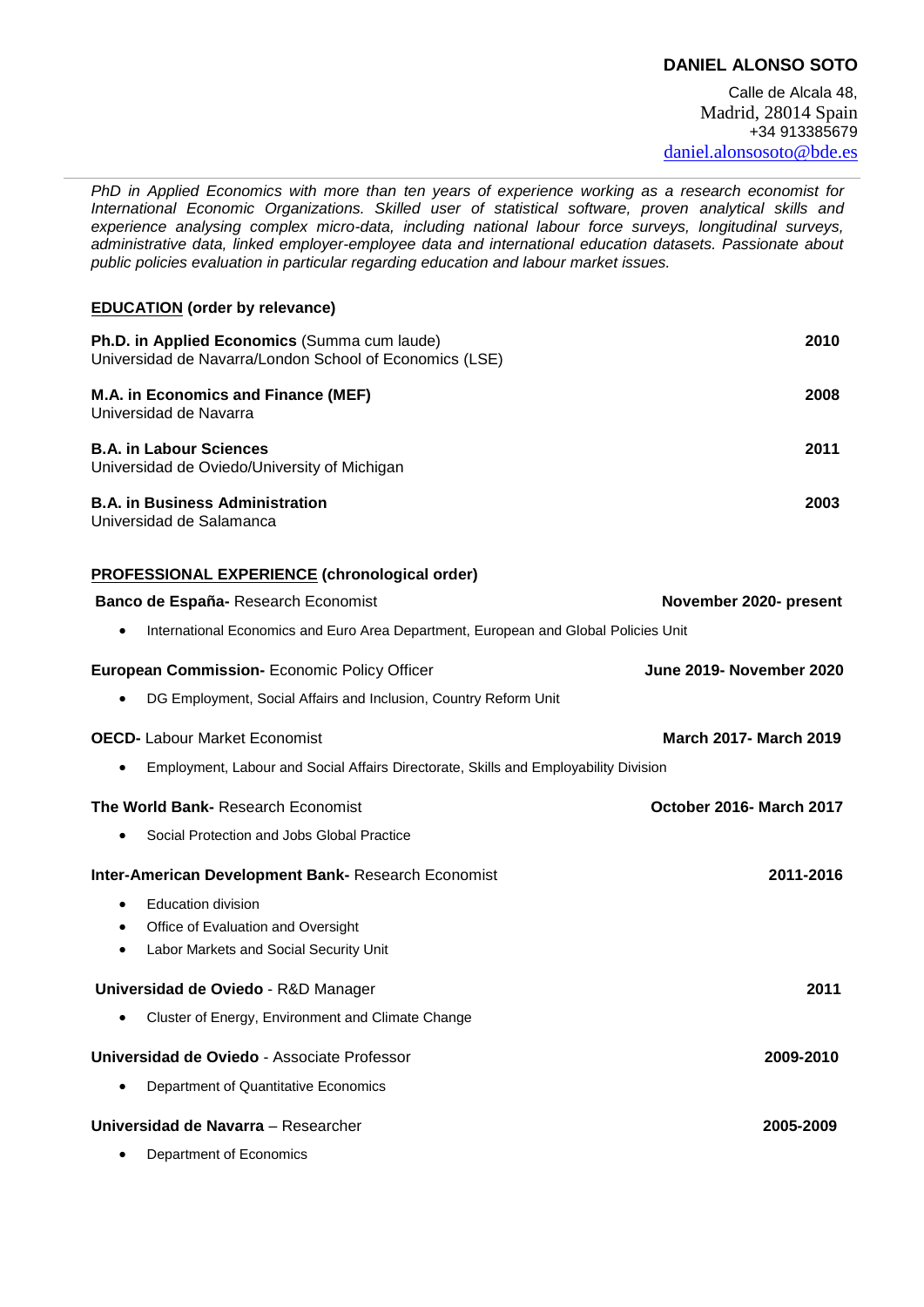## **RESEARCH**

### *Articles*

- With Alkistis Zavakou (2020). Structural change in labour demand and skills mismatches in the euro area, Quarterly Report on the Euro Area (QREA), Directorate General Economic and Financial Affairs (DG ECFIN), European Commission, vol. 19(2), pages 27-41, October.
- With Hugo Nopo (2018). How do Latin American migrants in the U.S. stand on schooling premium? What does it reveal about education quality in their home countries? In International Journal of Manpower, Vol. 39 Issue: 6, pp.855-879.<https://doi.org/10.1108/IJM-06-2017-0140>

# *Chapters in books*

 With Indhira Santos and Shobhana Sosale, Building skills for the School to Work Transition, in Arias, Omar; Evans, David K.; Santos, Indhira. 2019. The Skills Balancing Act in Sub-Saharan Africa : Investing in Skills for Productivity, Inclusivity, and Adaptability. Africa Development Forum;. Washington, DC: World Bank and Agence française de développement. World Bank.<https://openknowledge.worldbank.org/handle/10986/31723>

## *Working papers*

 Technology and the future of work in emerging economies: What is different", OECD Social, Employment and Migration Working Papers, No. 236, OECD Publishing, Paris,<https://doi.org/10.1787/55354f8f-en>

### *Other publications*

- Labour Markets and Wage Developments in Europe Annual Review 2020.
- Labour Markets and Wage Developments in Europe Annual Review 2019.
- Ageing and Employment Policies: United States 2018: Working Better with Age and Fighting Unequal Ageing. OECD. 2018.
- The Development Effectiveness Framework and the Development Effectiveness Overview. Back Ground Paper. OVE. Inter-American Development Bank. 2013

### **COMPLEMENTARY EDUCATION & EXPERIENCE**

#### **CERTIFICATES AND COURSES:**

| $\bullet$ | Certificate in Quantitative Research Methodology: Statistical Techniques<br>(Universidad Politécnica de Madrid) | 2009 |
|-----------|-----------------------------------------------------------------------------------------------------------------|------|
| $\bullet$ | <b>Certificate in Education Policy and Program Evaluation</b><br>(Georgetown University)                        | 2014 |
| $\bullet$ | <b>Treatment Effects and the Econometrics of Program Evaluation</b><br>(CEMFI)                                  | 2016 |
| $\bullet$ | <b>Panel-Data Analysis Using Stata</b><br>(Stata Corp)                                                          | 2015 |

### **COMPUTER AND ANALYTICAL SKILLS:**

- **Skilled user of MS Office.**
- **Advanced user of statistical programmes (SPSS, STATA and R)**
- **Knowledge of mathematics software SAGE.**

#### **LANGUAGES:**

**Spanish (mother tongue), English (fluent), Portuguese (upper intermediate), French (basic).**